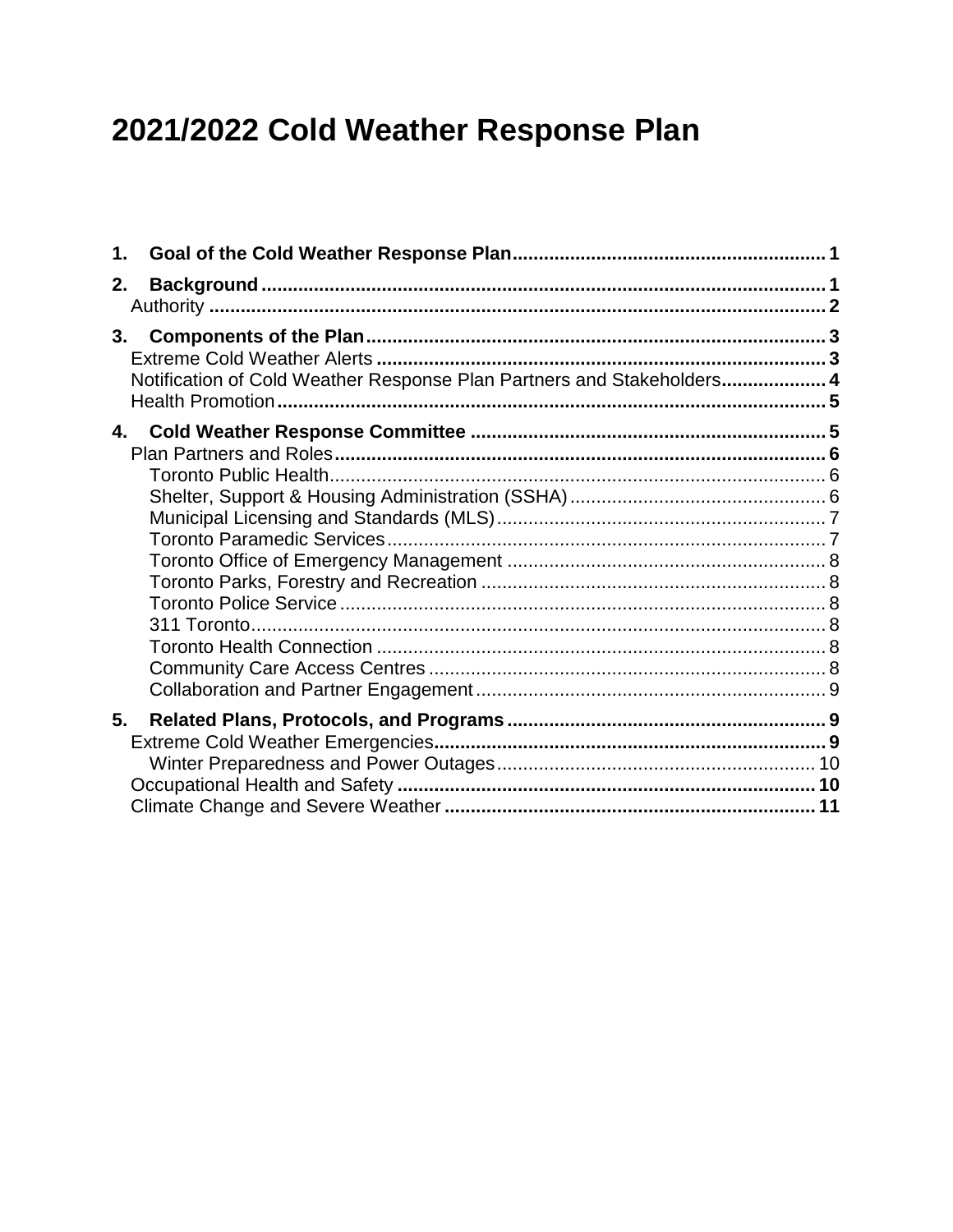# **1. Goal of the Cold Weather Response Plan**

The goal of the Cold Weather Response Plan is to prevent harmful health impacts of cold weather on residents of Toronto.

The Cold Weather Response Plan provides a framework for implementing and coordinating cold weather preparedness and response activities which focus on reducing the negative health impacts of cold weather conditions. The Plan's main objectives are to:

- Alert the public, including those most vulnerable that cold weather conditions are either expected or currently exist;
- Enable the public, including those most vulnerable to take appropriate precautions;
- Trigger response actions by agencies who are in a position to provide services or alter operations in such a way as to protect vulnerable people from cold weather. The Plan includes a particular focus on preventing direct impacts of cold exposure on people experiencing homelessness.

# **2. Background**

Each year, winter weather brings cold temperatures and cold and wet conditions to Toronto. Cold weather can adversely affect the health and wellbeing of many of Toronto's residents. Some of the health impacts of cold weather include hypothermia, frostbite, frostnip, and trench foot. Hypothermia occurs when the body's core temperature drops below 35 ºC and can progress to a life-threatening condition when shivering stops, the person loses consciousness, or cardiac arrest occurs. Untreated severe frostbite can lead to permanent nerve damage, blisters, and even to infection and loss of limbs. Trench foot results from prolonged exposure to a damp or wet environment and can lead to numbness, leg cramps, swelling, tingling pain, blisters or ulcers, bleeding under the skin, and even gangrene.

In 2016, Public Health Ontario also published findings that up to 10% of hospitalizations in Ontario for hypertension may be cold-related. These impacts may occur because the body protects core temperature from cold weather by restricting blood flow to extremities, which increases overall blood pressure. There is also some evidence that cold increases the risk of respiratory conditions including asthma and chronic obstructive pulmonary disease, as well as risk of stroke.

Any Toronto resident may experience health impacts from cold weather, however, there are those that are especially vulnerable. Studies in countries around the world including many northern countries find that the risk of premature death or hospitalization increases in the general population as temperatures get colder. Periods of especially cold weather that are unusual relative to normal conditions are also linked with higher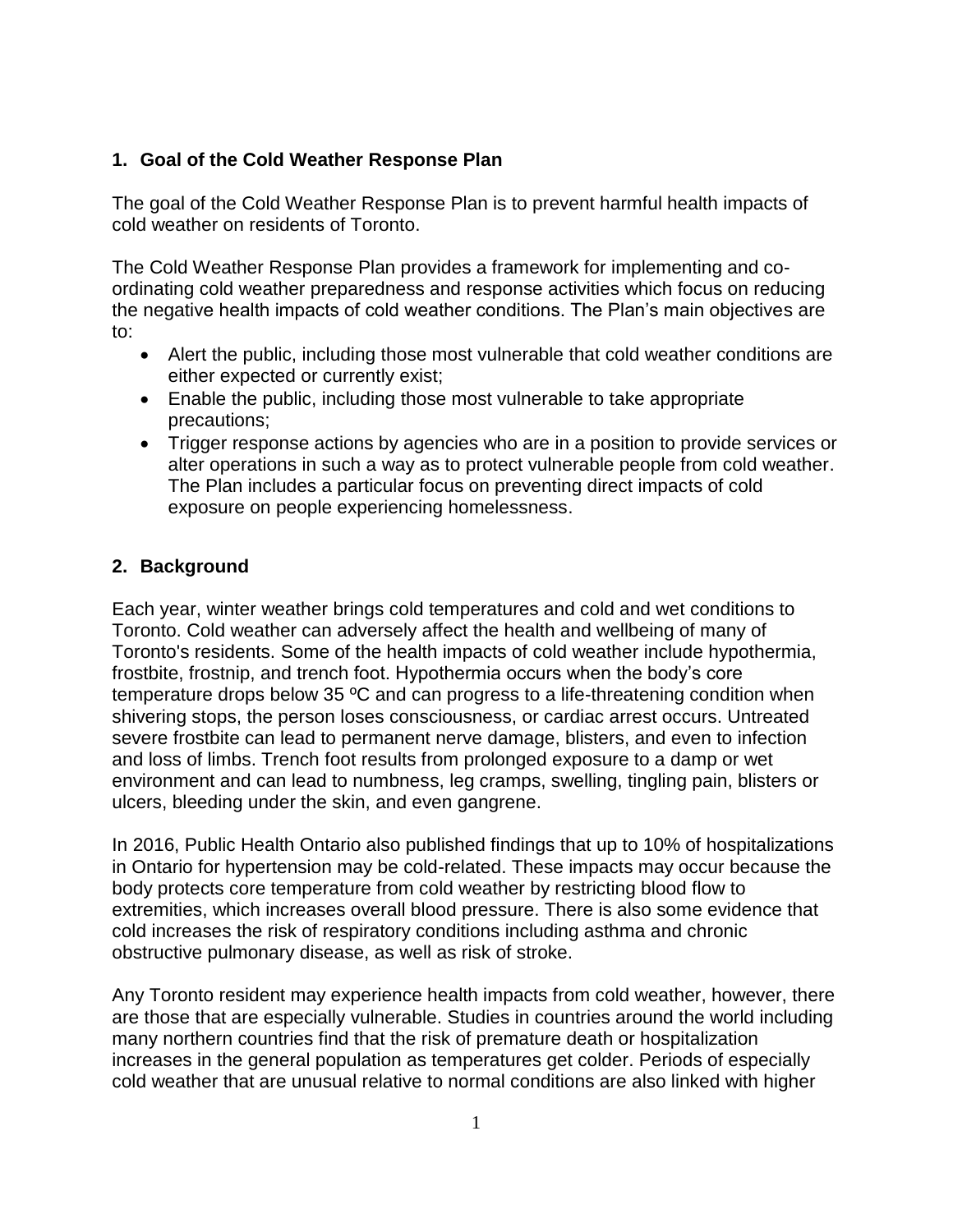rates of premature death and hospitalization. While the highest risks are associated with extremely cold days, recent research shows that exposure to moderate cold can also result in important impacts on health of both the general population and people experiencing homelessness. The research consistently shows that these effects occur several days and up to several weeks after exposure to cold weather. The temperaturerelated impacts persist even when the contribution of wintertime influenza to mortality and illness is considered.

Although the general population may experience health impacts from cold weather, vulnerable populations are at increased risk. Specifically, people experiencing homelessness are at high risk for cold weather injuries because they are likely to spend long periods of time outside, resulting in increased exposure. Exacerbating the lengthy time exposed to outdoor elements, people experiencing homelessness experience many chronic problems including inadequate clothing, malnutrition, and underlying infection increase the risk of developing and dying from hypothermia or suffering from frostbite. Some factors that contribute to the risk of homelessness, such as alcohol use, psychiatric disorders, and use of certain medications can also increase the risk of cold weather injuries.

In addition, the elderly and those with pre-existing health conditions, especially heart conditions, may be at particular risk from exposure to the cold. A World Health Organization report estimated that those over 75 years of age may have a winter excess mortality of about 30%. Some evidence suggests that socioeconomic factors such as deprivation also increase the risk of hospitalization or death due to cold. Other groups specifically at risk of developing cold related injuries include individuals who are outdoors for long periods of time, including outdoor workers and enthusiasts; people who have consumed alcohol and other drugs or medication; people wearing inadequate or wet clothing; and both the very young and very old.

A 2005 analysis for Toronto concluded that cold contributes to an average of 105 premature deaths each year in the city. Separate analyses also suggest that for Toronto's elderly population, the risk of cold-related death could be up to six times the risk that exists for the general population. These findings may underestimate the impact of cold weather as they did not account for more recent evidence that the effects of cold weather on mortality and morbidity can occur days and even weeks after exposure.

Additional details about the health impacts of exposure to cold weather are available in a technical report called *Health Impacts of Cold Weather* at [www.toronto.ca/health/reports.](http://www.toronto.ca/health/reports)

#### Authority

Extreme Cold Weather Alerts were first implemented in Toronto during the winter of 1996/97, and arose from a June 1996 report of the Homeless Emergency Action Task Force to respond to the increased number of homeless people who needed services.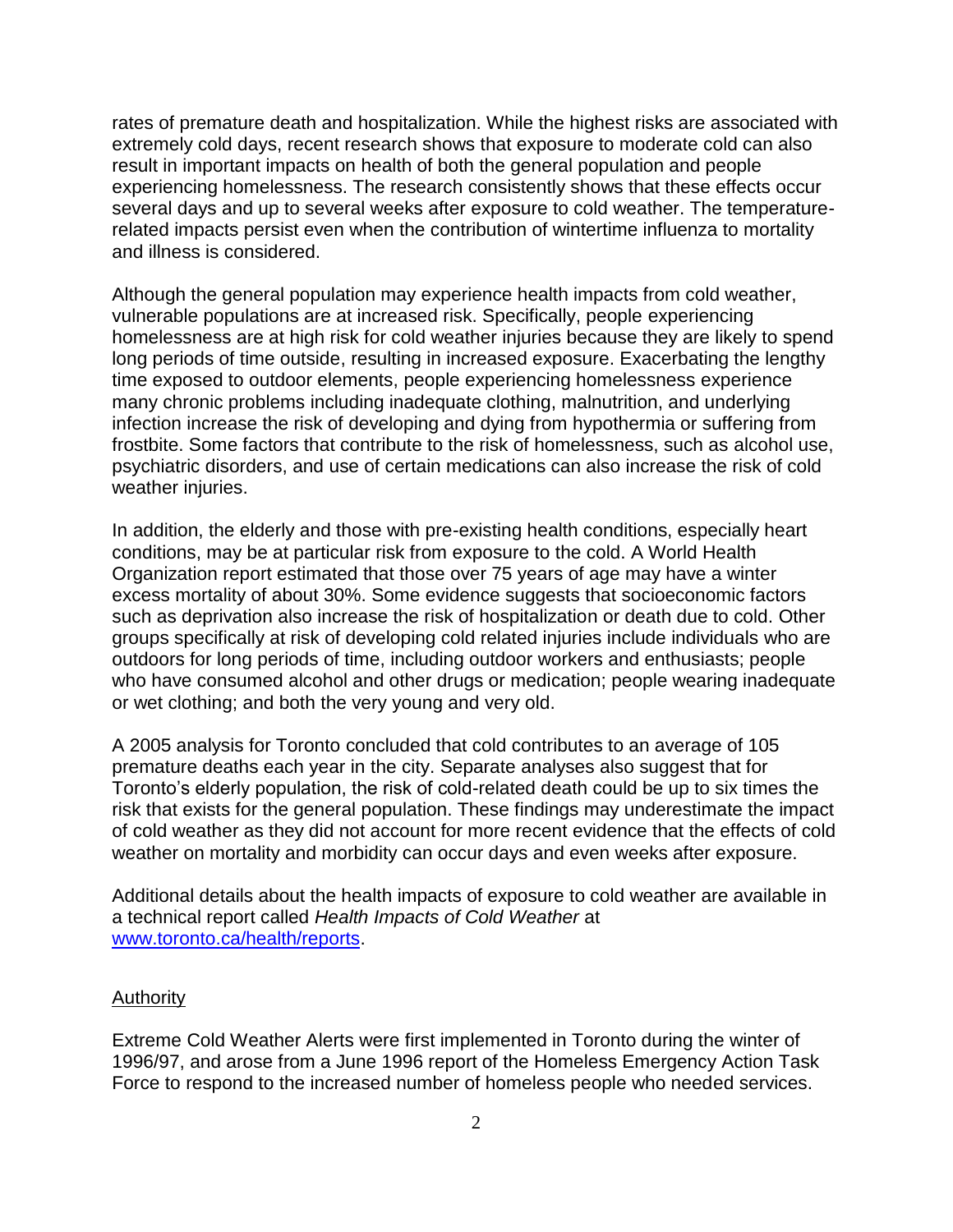Between 2004 and the winter of 2013 - 2014, Toronto's Shelter, Support and Housing Administration Division was responsible for issuing Extreme Cold Weather Alerts and co-ordinating the response to protect people experiencing homelessness from the adverse impacts of exposure to cold weather.

In July 2014 Toronto City Council approved the transfer of responsibility for coordinating Toronto's Extreme Cold Weather Alerts from Shelter, Support and Housing Administration to the Medical Officer of Health.

This transfer of responsibility aligns well with the requirements under the Ontario Public Health Standards that Boards of Health are required to increase awareness of the risks associated with extreme weather, and also assist community partners to develop healthy policies related to reducing exposure to extreme weather.

## **3. Components of the Plan**

The Cold Weather Response Plan is a living document, maintained and updated by Toronto Public Health (TPH). While the key components described below reflect the current understanding and expectations regarding the Plan, this document will be updated to reflect developments and enhancements over time.

Emerging evidence will continue to be used to assess whether future enhancements should be made to the City's Cold Weather Response Plan.

The Cold Weather Response Plan is a public document and is available from [www.toronto.ca/health.](http://www.toronto.ca/health)

## Extreme Cold Weather Alerts

The Cold Weather Response Plan is in effect each year between November 15 and April 15. During this time period, the Medical Officer of Health issues an Extreme Cold Weather Alert when Environment Canada forecasts temperatures of -15°C or colder or wind chill of -20 or colder in the next 24 hours. This approach enables TPH to take a precautionary approach to calling alerts, recognizing that forecasts may not always be correct and that weather conditions may change quickly.

At all times, the Medical Officer of Health will apply the guidelines with some discretion after consideration of current and expected weather conditions. For example, when issuing an Extreme Cold Weather Alert, the Medical Officer of Health also considers other factors that increase the impact of cold weather on health such as precipitation, low daytime temperatures, days/nights of cold weather in a row, and sudden cold weather. This discretion is intended to enable response services to be maintained when conditions warm up briefly between cold spells or prevent them from being mobilized when temperatures dip for brief periods during otherwise moderate weather conditions.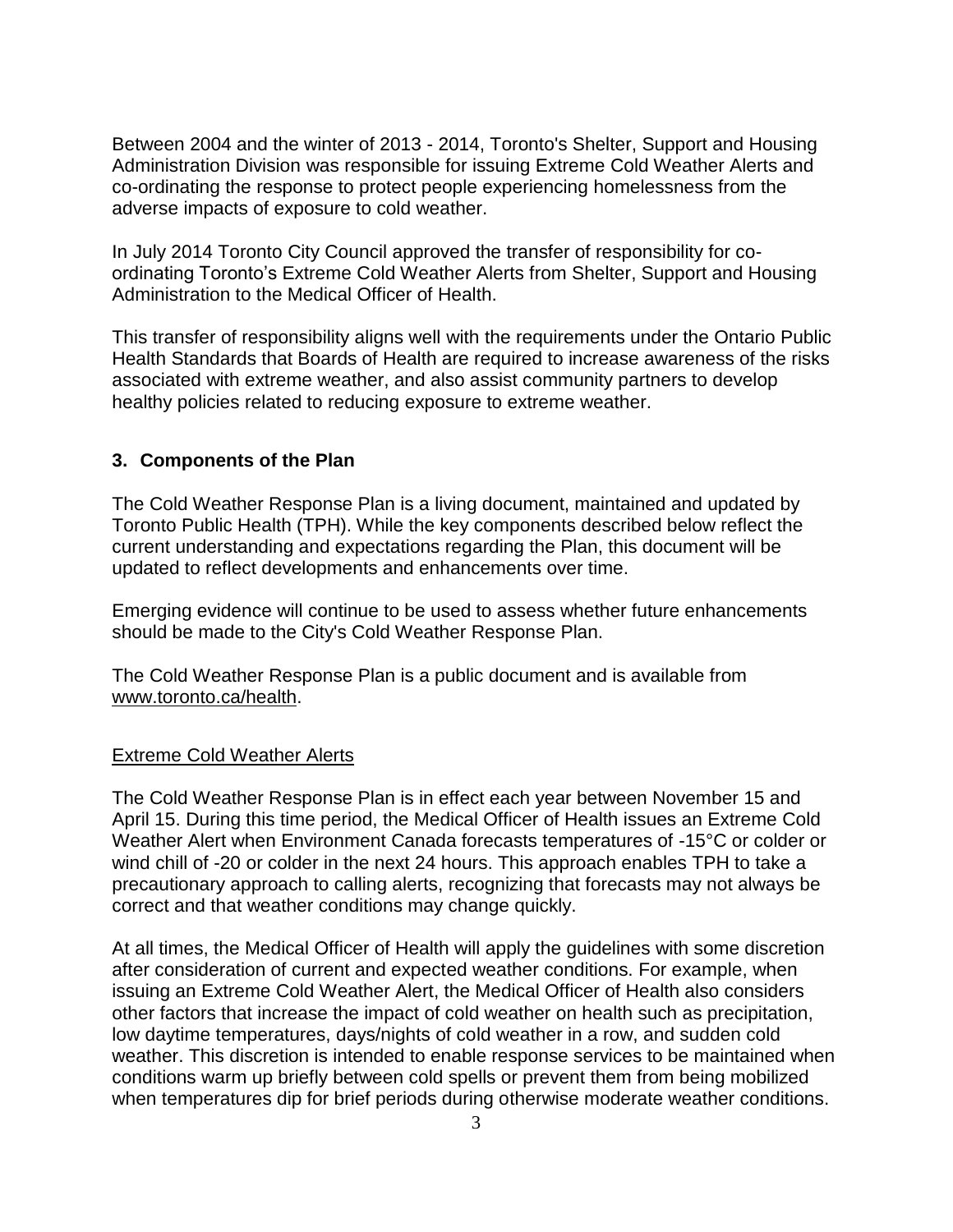Extreme Cold Weather Alerts will be declared by the Medical Officer of Health when the above conditions are expected to be associated with elevated health risks for vulnerable individuals. The intent of calling an alert is to:

- Warn residents, including those who are vulnerable to cold weather and their service providers and caregivers that such conditions are expected or already exist in the City;
- Urge residents, including vulnerable people to take measures to protect their health;
- Trigger response activities by City and community partners to protect vulnerable people within the city (e.g., enhance services).

Shelter, Support and Housing Administration retains the ability to extend additional services to clients at any time that it perceives weather conditions to create a risk for the populations served, regardless of whether an Extreme Cold Weather Alert is declared.

# Notification of Cold Weather Response Plan Partners and Stakeholders

TPH is responsible for the notification, activation, and termination of Extreme Cold Weather Alerts. Once the Medical Officer of Health issues an alert, prompt notification to the public and those groups participating in cold weather response is critical to ensure that individuals and organizations can respond to protect themselves and their clients in a timely manner.

Public notification of Extreme Cold Weather Alerts occurs through media releases issued to news outlets 7 days a week, news releases issued through the City's Strategic Communications Division, live updates to TPH and City of Toronto web pages, through Toronto Public Health social media pages, and via direct email to interested individuals.

Organizations that carry out cold weather response activities in response to Extreme Cold Weather Alerts may receive direct notification from TPH by email. TPH notifies three separate groups when an Extreme Cold Weather Alert is declared:

- Key response partners. This group includes Shelter, Support and Housing Administration, Toronto Paramedic Services, and TPH Strategic Support.
- Cold Weather Response Plan partners that provide direct services or response actions as detailed in the Cold Weather Response Plan. Notification to this group is done via email. This group includes specific TPH directorates or programs and select City divisions.
- Community partners, agencies, and individuals, including those that service vulnerable populations, and various City staff. Notification to this group occurs by email. TPH has assembled a list of organizations and individuals who wish to be notified of Extreme Cold Weather Alerts. If you or your organization wish to be added to TPH's Extreme Cold Weather Alert notification list, please contact Toronto Health Connections at 416-338-7600 or visit the City of Toronto's Extreme Cold Weather page [here.](https://www.toronto.ca/community-people/health-wellness-care/health-programs-advice/extreme-cold-weather/)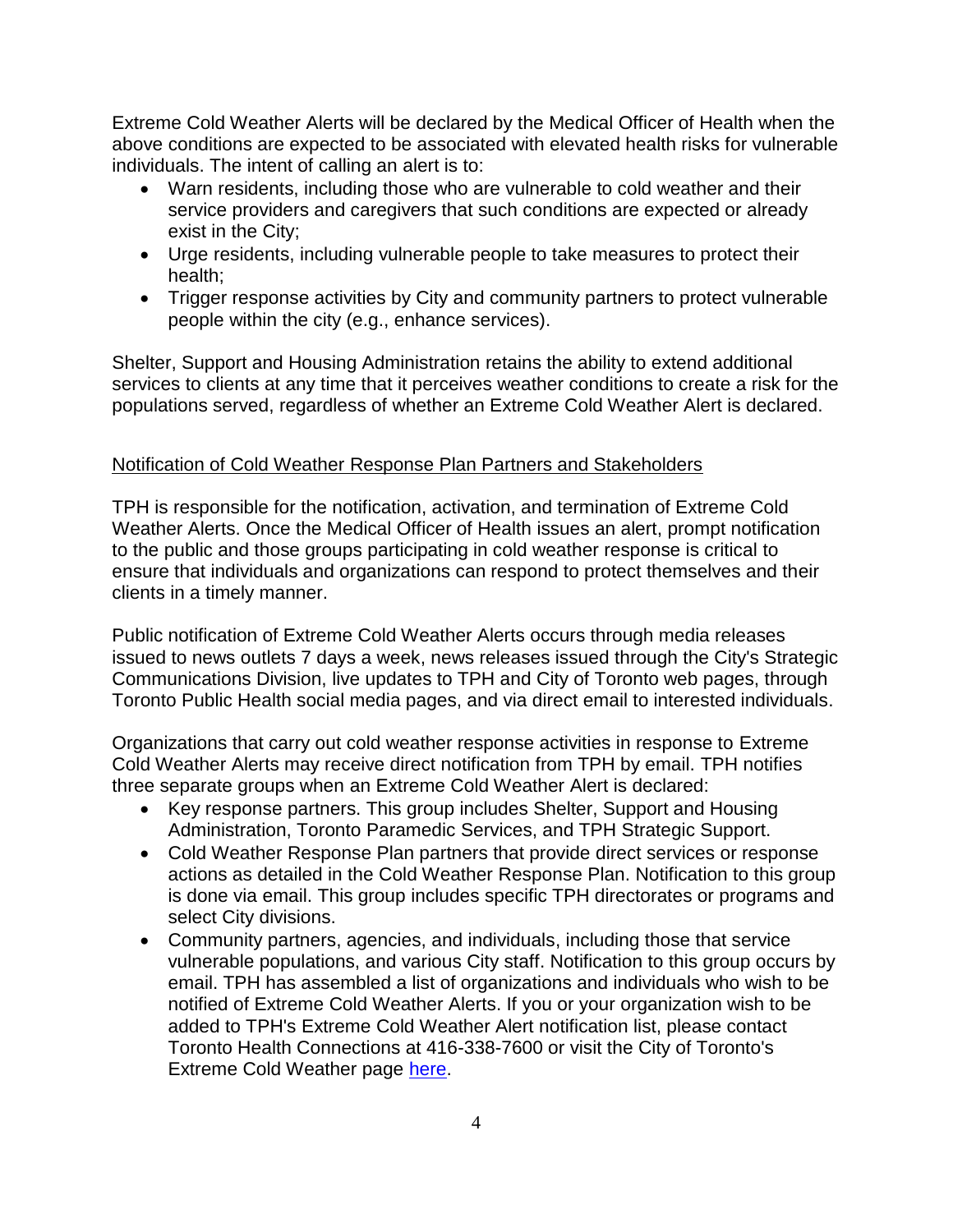All notification lists are regularly updated and each participating member is responsible for notifying TPH of any changes to contact names, email addresses, and telephone numbers, and to make sure that their own internal fan-out lists are maintained and current.

## Health Promotion

A key role for Toronto Public Health is to provide information about the health impacts of extreme cold weather and about what people can do to protect themselves and others from these impacts. The advice may include steps to be taken on extremely cold days as well as advance planning and preparation that helps to reduce health risks from cold weather. This information is available from [www.toronto.ca/health](http://www.toronto.ca/health) and includes:

- Identification of people who are most at risk from cold weather;
- The types of health impacts that may arise from exposure to cold weather, both among homeless populations and in the general population;
- Ideas on how to stay warm and dry to prevent health impacts of cold weather;
- Advice about how to help others;
- Web links to helpful sites that provide information about how to be prepared for winter, including regular maintenance at home as well as emergency planning for the possibility of a power outage;
- Advice for groups and organizations that provide services or care for vulnerable groups;
- Contact information for staff at Toronto's Shelter, Support, and Housing Administration who deliver a suite of cold weather-related services for people experiencing homelessness;
- Direction to contact 311 Toronto if there is a need to report people at risk.

Toronto Public Health also provides enhanced outreach and communications to health care professionals in Toronto. This includes providing physicians with information that can be used to advise vulnerable groups, such as elderly patients and those with preexisting cardiovascular illnesses, of the health-effects of cold weather. These groups are at increased of risk of developing cold-related injuries at moderate winter temperatures, which may be warmer than the temperatures that trigger Extreme Cold Weather Alerts. More information is available from

[http://www1.toronto.ca/wps/portal/contentonly?vgnextoid=06f8579beabcb410VgnVCM1](http://www1.toronto.ca/wps/portal/contentonly?vgnextoid=06f8579beabcb410VgnVCM10000071d60f89RCRD&vgnextchannel=f7aa2f763c322410VgnVCM10000071d60f89RCRD) [0000071d60f89RCRD&vgnextchannel=f7aa2f763c322410VgnVCM10000071d60f89RC](http://www1.toronto.ca/wps/portal/contentonly?vgnextoid=06f8579beabcb410VgnVCM10000071d60f89RCRD&vgnextchannel=f7aa2f763c322410VgnVCM10000071d60f89RCRD) [RD.](http://www1.toronto.ca/wps/portal/contentonly?vgnextoid=06f8579beabcb410VgnVCM10000071d60f89RCRD&vgnextchannel=f7aa2f763c322410VgnVCM10000071d60f89RCRD)

# **4. Cold Weather Response Committee**

Members of the committee consist mainly of key partners who provide direct services under the Cold Weather Response Plan. The committee meets twice a year: ahead of the cold weather season, to confirm the co-ordination and implementation of the Cold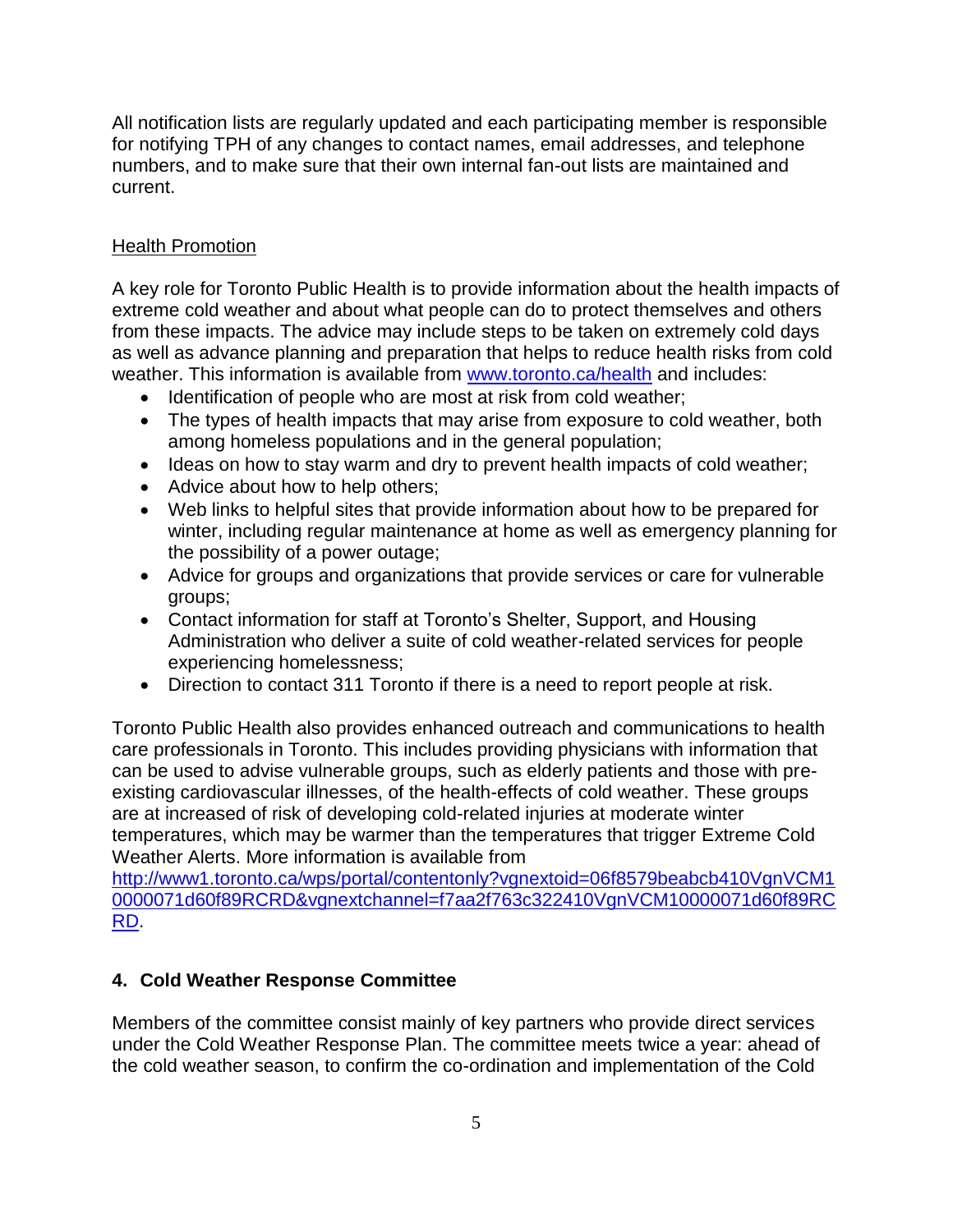Weather Response Plan, and after the cold weather season in order to review the effectiveness of response efforts under the Cold Weather Response Plan.

Committee members are responsible for ensuring that all those involved in the response are familiar with the Plan. In addition, all plan members are encouraged to provide information to their own staff about how to avoid cold-related health impacts while on the job.

As the functions of the Hot Weather Response Committee and the Cold Weather Response Committee are similar, TPH co-ordinates meeting times for the two groups.

## Plan Partners and Roles

## **Toronto Public Health**

In addition to issuing and terminating Extreme Cold Weather Alerts, TPH is responsible for the overall administration and coordination of the Cold Weather Response Plan.

This involves:

- Monitoring weather conditions and forecasts. TPH staff will monitor weather conditions daily and consult with the Medical Officer of Health as necessary when current or forecast weather conditions indicate that an Extreme Cold Weather Alert should be called:
- Maintaining and chairing a Cold Weather Response Committee. This committee is described above;
- Developing and maintaining of cold weather educational resources that provide information about health impacts of cold weather, vulnerable populations, and how to prevent adverse impacts from cold weather. This information will be available online and will be communicated through the media, including social media;
- Developing and communicating information targeted to vulnerable adults and seniors about how to stay safe in cold weather, and how to prepare for wintertime emergencies, including:
	- o Collaborate with community providers to deliver presentations to groups of vulnerable adults and seniors
	- o Disseminate cold weather and emergency preparedness tip sheet cards to vulnerable adults and seniors
- Conducting media interviews as necessary. TPH issues media releases and provides the City's Strategic Communications with electronic copies of these releases. TPH also arranges media interviews for key spokespersons and makes the logistical arrangements for news conferences, as needed.

## **Shelter, Support & Housing Administration (SSHA)**

SSHA services play a significant role in supporting people experiencing homelessness during winter months and cold weather conditions by providing safe spaces for people who are otherwise vulnerable to extreme cold and winter related events.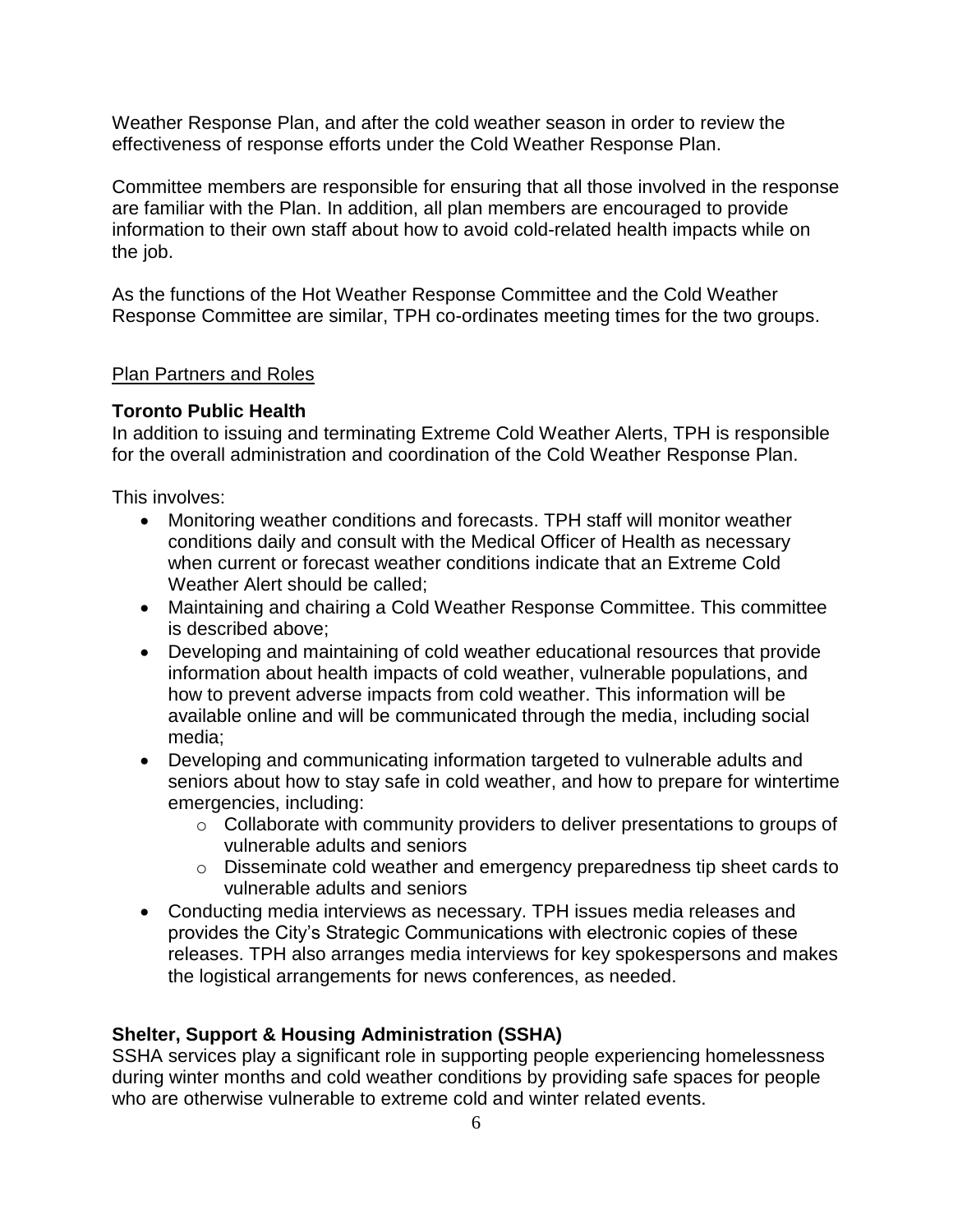Extreme Cold Weather Alerts activate local services that focus on getting and keeping vulnerable residents inside. For the 2021/2022 winter season, SSHA will activate four warming centres when an Extreme Cold Weather is called. The warming centres will open by 7 p.m. the day an alert is called, and will remain open continuously until noon on the day an alert is terminated. Other services include notification to community agencies to relax any service restrictions, availability of transit tokens in some drop-ins, and additional overnight street outreach. For the most up-to-date information on services provided by Shelter, Support & Housing Administration please visit their Winter Services Plan for People Experiencing Homelessness [here.](https://www.toronto.ca/community-people/housing-shelter/homeless-help/winter-services-plan-for-people-experiencing-homelessness/)

Community organizations and agencies that work with vulnerable populations (more than 100) are notified by SSHA to prepare for Extreme Cold Weather Alerts and made aware of available enhanced services offered by SSHA. Throughout the year, 24-hour respite sites provide meals, places to rest, and service referrals at welcoming locations across the city. Residents can call 311 Toronto for locations and to connect to Central Intake for a referral. Homeless Help lists site information at [toronto.ca/homelesshelp.](http://www.toronto.ca/homelesshelp)

#### **Municipal Licensing and Standards (MLS)**

MLS enforces Municipal Code Chapter 497 Article 1, which requires landlords to provide heating up to at least 21 ºC between September 15 and June 1 of each year. MLS is responsible for investigating complaints from tenants of no heat or low-heat. In the event of an Extreme Cold Weather Alert, front line officers are prepared to respond to an increase in such calls.

#### **Municipal Licensing and Standards - Toronto Animal Services (TAS)**

TAS develops and disseminates cold weather safety messages for pet owners and attends to sick or injured stray dogs or cats if confined or immobile, and critically sick, injured or distressed wildlife if confined or immobile and attended by someone.

Toronto Municipal Code, Chapter 349 prohibits allowing domestic animals to remain outdoors during extreme weather unless the animal has access to an enclosure that will adequately protect the animal from the elements. TAS responds to complaints about animals exposed to extreme weather on a priority basis.

### **Toronto Paramedic Services**

Toronto Paramedic Services maintains the ability to activate a Division Operations Centre (DOC) and in the event of a severe and prolonged cold event would have the Toronto Paramedic Services.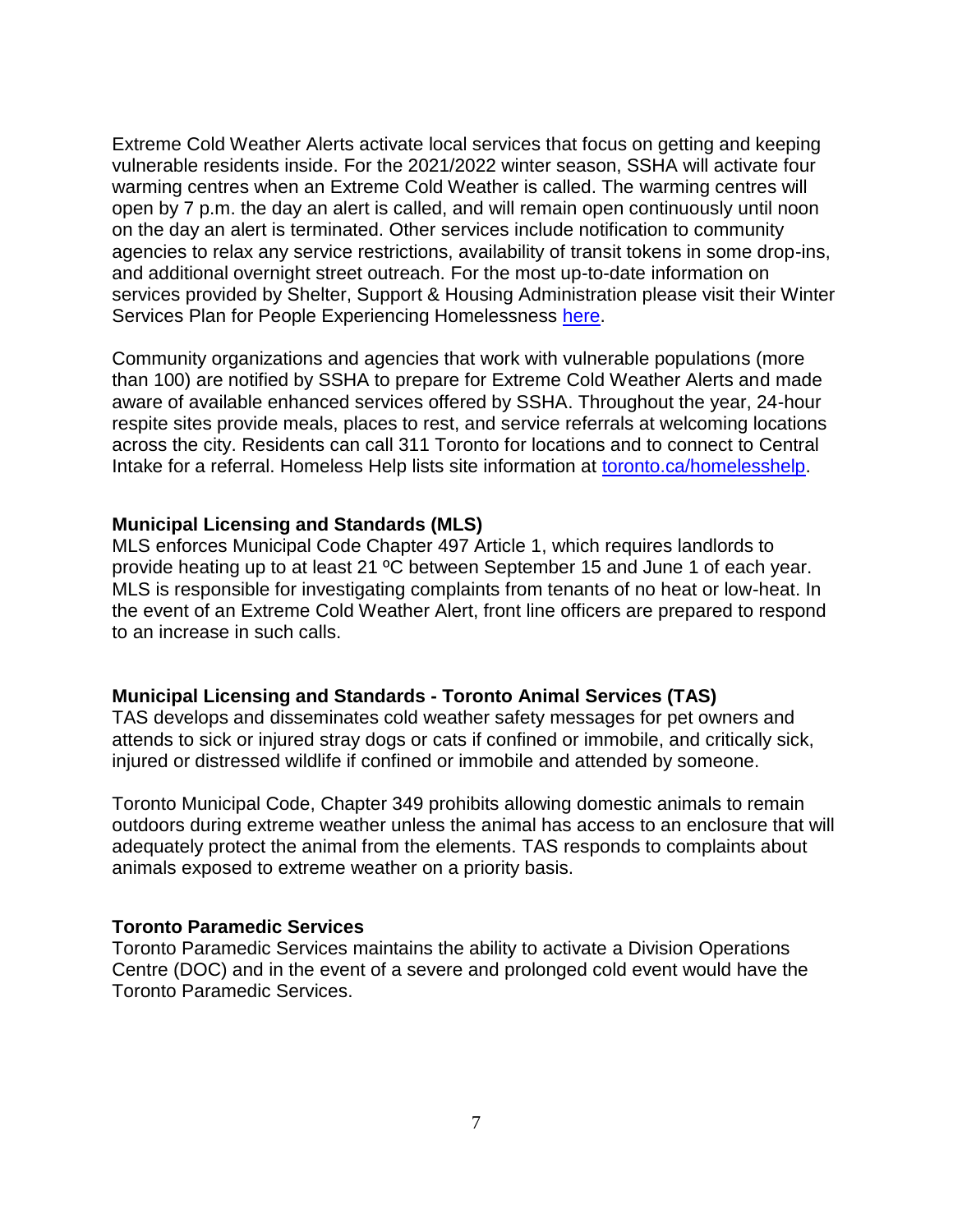#### **Toronto Office of Emergency Management**

The Office of Emergency Management maintains the City's Emergency Operations Centre (EOC) in a state of operational readiness in order to support any required action to address an emergency situation. Additional details about the potential role of the EOC in a cold weather emergency are described under the "Extreme Cold Weather Emergencies" section of this Plan.

#### **Toronto Parks, Forestry and Recreation**

During Extreme Cold Weather Alerts, community centres are available as places for people to warm up during regular business hours. As well, Park Ambassador staff connect with potentially vulnerable individuals in City parks and public green spaces and may notify Streets to Homes staff, who provide and coordinate mobile street outreach services.

#### **Toronto Police Service**

The Toronto Police Service, when notified of an Extreme Cold Weather Alert, ensures that its members pay special attention to areas where vulnerable citizens at risk of coldrelated illness are found and encourages them to go to a safe place.

#### **311 Toronto**

311 Toronto offers a 24/7 telephone service to provide information about City Services and programs, including cold weather response.

#### **Toronto Transit Commission (TTC)**

During Extreme Cold Weather Alerts, the TTC will provide transportation between Warming Centres from approximately 7:00 PM to 2:00 AM.

#### **Toronto Health Connection**

Toronto Health Connection (THC) offers the opportunity to speak to public health staff regarding confidential information and advice, including how to prevent cold weatherrelated health impacts. THC can be reached at 416-338-7600. People who are deaf, deafened or hard of hearing can call 416-392-0658 for TTY.

#### **Community Care Access Centres**

Toronto Central Community Care Access Centres (CCACs) delivers home and community health care and connects people to other services in our community. The CCACs integrate consideration of indoor temperatures into regular in-home assessments conducted for vulnerable clients. Should a home environment be identified as too cold, follow-up will occur with the client's family to address concerns. CCACs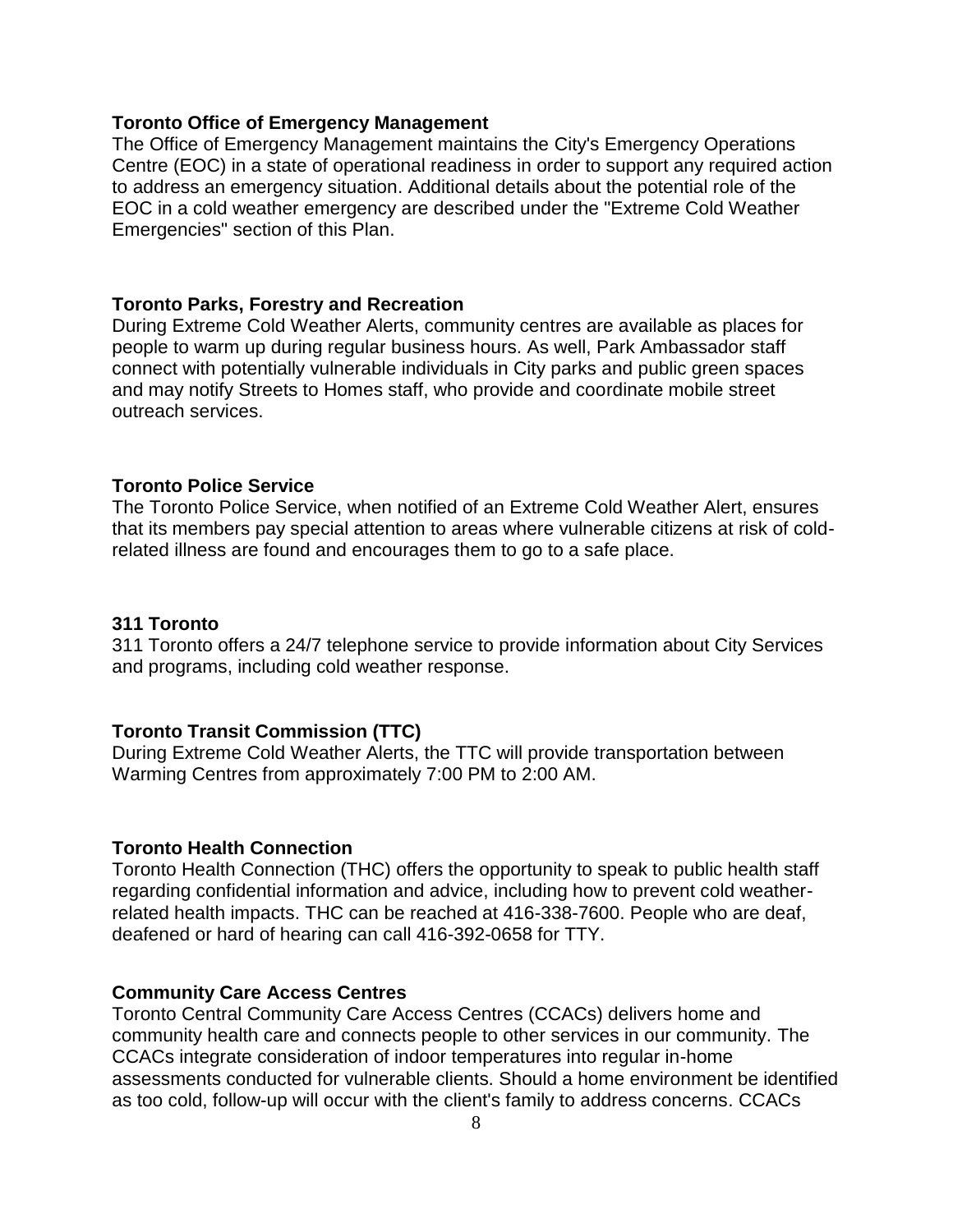further encourage Cold Weather Response Plan partners who encounter individuals in the community and may require additional support, to refer that person to CCACs for a home risk assessment and case management and/or referral to other community services that may better meet their needs.

## **Collaboration and Partner Engagement**

Maintaining a robust Cold Weather Response Plan will depend on co-ordination and collaboration with organizations and individuals who play a role in education, planning, and response related to cold weather. Toronto Public Health will continue to develop a network of partners who are able to collaborate and contribute to cold weather response in the City. A process to engage organizations who may have a role in cold weather response (including conducting health promotion) will be vital to determine those that are best positioned to deliver cold weather responses, the types of response actions that are feasible and effective, and identify where efficiencies and improvements can be made in delivering identified responses.

To carry out this engagement, TPH will continue to build on established partnerships related to climate change and extreme weather, and engage City agencies, boards, commissions, and divisions. As well, TPH will reach out to potential new partners that are identified as having an interest in health impacts of cold weather and vulnerable populations in Toronto.

TPH will conduct additional consultation, promote relevant partnerships, and review and update the Plan to reflect longer-term goals that include:

- Improving co-ordination of response across City divisions and with external agencies;
- Developing additional partnerships and response actions that may be appropriate;
- Providing a forum for discussing how to best communicate health risks for cold weather;
- Providing a mechanism for regular review of the thresholds for calling alerts as more information becomes available.

In the long-term the Cold Weather Response Committee will provide a mechanism for regular review, evaluation, and improvement of the City's cold weather response.

## **5. Related Plans, Protocols, and Programs**

## Extreme Cold Weather Emergencies

It is possible that extreme cold weather conditions could be sufficiently severe and/or prolonged that their effects would require action beyond what is outlined by this Cold Weather Response Plan. For example, extreme cold in combination with power or water shortages, or of extended duration could strain the capacity of the health and social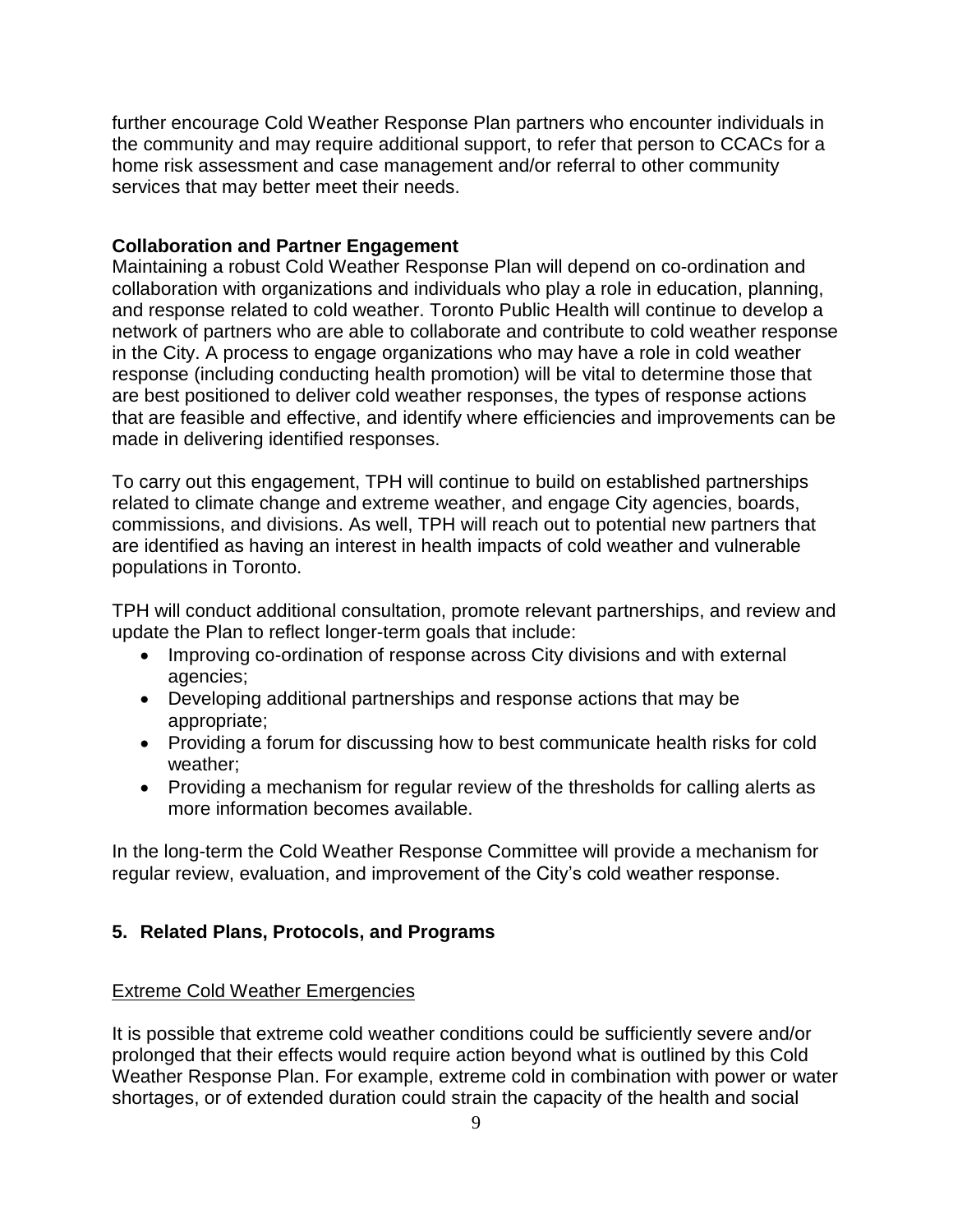services sectors to respond. As the magnitude of the response may escalate more rapidly than response organizations can manage, so may the requirement for additional support from within the City. In such an event, the MOH or any member of the Toronto Emergency Management Program Committee (TEMPC) could request the Toronto Office of Emergency Management (OEM) to activate the City of Toronto's Emergency Operations Centre (EOC), as per the City's Emergency Plan. There is no predetermined set of criteria that automatically triggers a cold weather emergency.

The EOC will be activated and staffed to manage the strategic response to the emergency and to support emergency operations. In the event of an emergency, whether declared or not, TEMPC's authorized to undertake activities they consider necessary for the purposes of responding to and recovering from an emergency. The EOC provides an established and recognized point of authority to coordinate response resources, personnel and incident information. The seven functions of the EOC are:

- **Effective policy and strategic direction to the emergency;**
- Support of emergency operations at the site(s);
- Consequence management;
- Resource management;
- Coordination of management linkages to the emergency site, Divisional Operations Centre, external agencies and the Provincial Emergency Operations Centre;
- Information to the public and news media; and
- Business continuity for the rest of the City.

More details about the City's Emergency Plan are available from https://www.toronto.ca/wp-content/uploads/2018/06/98cc-Emergency-Plan\_Plan\_PLN\_A\_170912.pdf

## Winter Preparedness and Power Outages

Toronto Fire Services offers information about how to prepare for winter and the possibility of winter storms in combination with power outages. For more information, please visit:

[http://www1.toronto.ca/wps/portal/contentonly?vgnextoid=aa41a069d81f1410VgnVCM1](http://www1.toronto.ca/wps/portal/contentonly?vgnextoid=aa41a069d81f1410VgnVCM10000071d60f89RCRD&vgnextchannel=dddf3840456e1410VgnVCM10000071d60f89RCRD) [0000071d60f89RCRD&vgnextchannel=dddf3840456e1410VgnVCM10000071d60f89R](http://www1.toronto.ca/wps/portal/contentonly?vgnextoid=aa41a069d81f1410VgnVCM10000071d60f89RCRD&vgnextchannel=dddf3840456e1410VgnVCM10000071d60f89RCRD) **[CRD](http://www1.toronto.ca/wps/portal/contentonly?vgnextoid=aa41a069d81f1410VgnVCM10000071d60f89RCRD&vgnextchannel=dddf3840456e1410VgnVCM10000071d60f89RCRD)** 

## **Occupational Health and Safety**

The City is committed to providing and maintaining safe and healthy working conditions for all employees. Staff safety during cold weather and in particular during Extreme Cold Weather Alerts is a priority. City employees (both management and staff) have access to further information on how to avoid harmful impacts of cold weather, which is posted on the City's web site by Human Resources Occupational Health and Safety. The City's Cold Stress Policy and Guidelines are available from